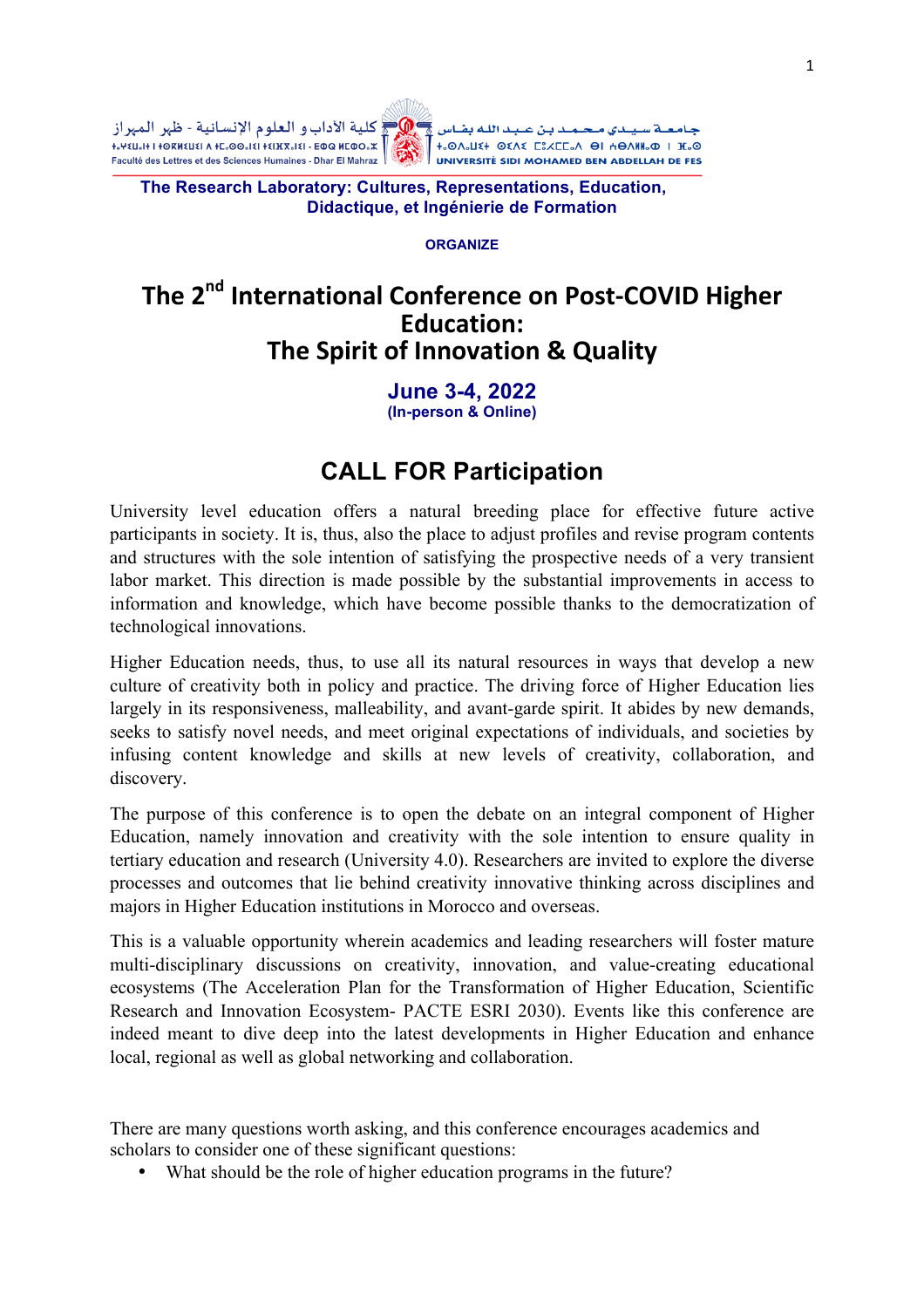- Can universities really initiate change?
- How will the future teaching models look like?
- What's the future of online higher education?
- Are there any models of innovation in Higher Education?
- What structure do universities need to encourage innovation?
- How effective is the business perspective of education?
- How can universities help creating the optimal conditions in which educators and students can help advance learning?
- How can LMSs enhance students' spirit of innovation?
- How could universities update their certification and degrees over time?
- How can universities experiment with alternatives to lectures?
- What are the implications of such changes for teaching? learning? research?
- How do global issues impact Higher Education institutions?
- How can Higher Education institutions prepare themselves for future global collaborations?
- How will quality be conceived of in the future?
- How can Higher Education institutions encourage students' mobility?

#### **Main axes that will be covered are**

- Design, implementation & assessment of innovative technologies in Higher Education.
- Nurturing creativity and innovation in education programs and syllabi.
- The changing climate of Higher Education in post-COVID.
- Defining Innovation and creativity in teaching
- Challenges to innovation in Higher Education in post-COVID.
- **Quality teaching.**
- Designing curricula to promote innovation.
- Teaching materials & course ware construction for innovation.
- Teaching *is* (NOT) Business.
- Higher Education & differences (Special education, learning difficulties & disability).
- Transdisciplinary education, collaboration & innovation.
- Education, sustainability & society.
- Higher Education & social justice.
- International education.
- Challenging & preserving cultures.
- Online communities & social learning.
- Counselling for students' cognitive & emotional stability.
- E-learning Trends.
- Virtual & Augmented Reality in Education.
- Smarter Learning Systems in post-COVID.
- Artificial Intelligence & the future of Higher Education.
- The future of the public university.
- Changing the "Traditional" Student in post-COVID.
- Changing nature of faculty in post-COVID.
- Rise in Global Faculty and Student Mobility.
- Global issues in Higher Education: Mobility & Cooperation.
- New kinds of certification & degrees.
- Lifelong partnerships with students.
- Educational policy & leadership.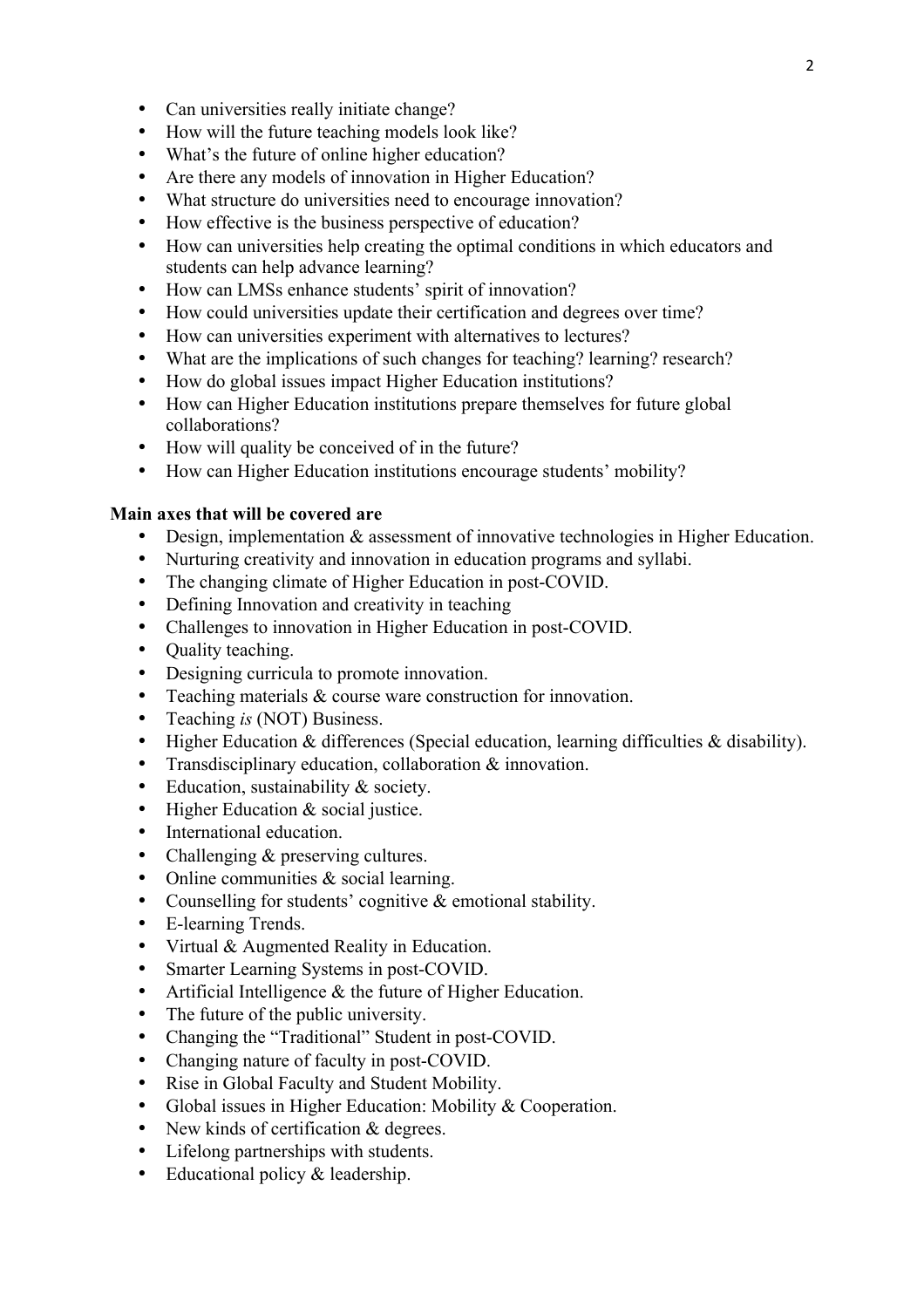- Quality Assurance in Higher Education.
- Design for innovation techniques.
- Knowledge governance in post COVID.
- Life-long learning and sustainable education in post-COVID.
- Governance, crisis & internationalization of programs.
- Diversity and Inclusion

### **Key Information:**

**Host**: Faculty of Letters and Human Sciences, Dhar El Mahraz, Sidi Mohamed Ben Abdellah, Fès.

**Venue:** Faculty of Letters and Human Sciences, Dhar El Mahraz, Sidi Mohamed Ben Abdellah, Fès. & Zoom Videoconference (for remote presenters)

**Expected Participants**: Open to the Moroccan and international scholars.

#### **Working Languages: English, French and Arabic**

### **Important Dates:**

- *Deadline for Abstract submission: May 15, 2022.* Please, send an abstract of 200 words with 4 to 5 keywords in Microsoft Word or Google Docs format. Also include the name of the author and co-author(s) the name of the college or university, and a short bio. Abstracts should be emailed to: Pr. Latifa Belfakir, Coordinator of this International **Conference**
- *Acceptance Note: May 20, 2022.*
- *Conference Date: June 3 & 4, 2022*

### **Invitation for submission:**

- Submissions are now open for both in-person and online presentations.
- Candidates should not forget to specify whether they intend to present in-person or remotely.
- If a proposal is accepted the organizing committee will send a notification to the candidate by May 20, 2022.

Finally, the event features an additional bonus for all attendees- a free tour of Fès. The city is considered as one of the most beautiful and oldest cities in Morocco. Fès has much to offer, including its exquisite cuisine, captivating handicrafts, and its magnificent monuments. We hope to see you there.